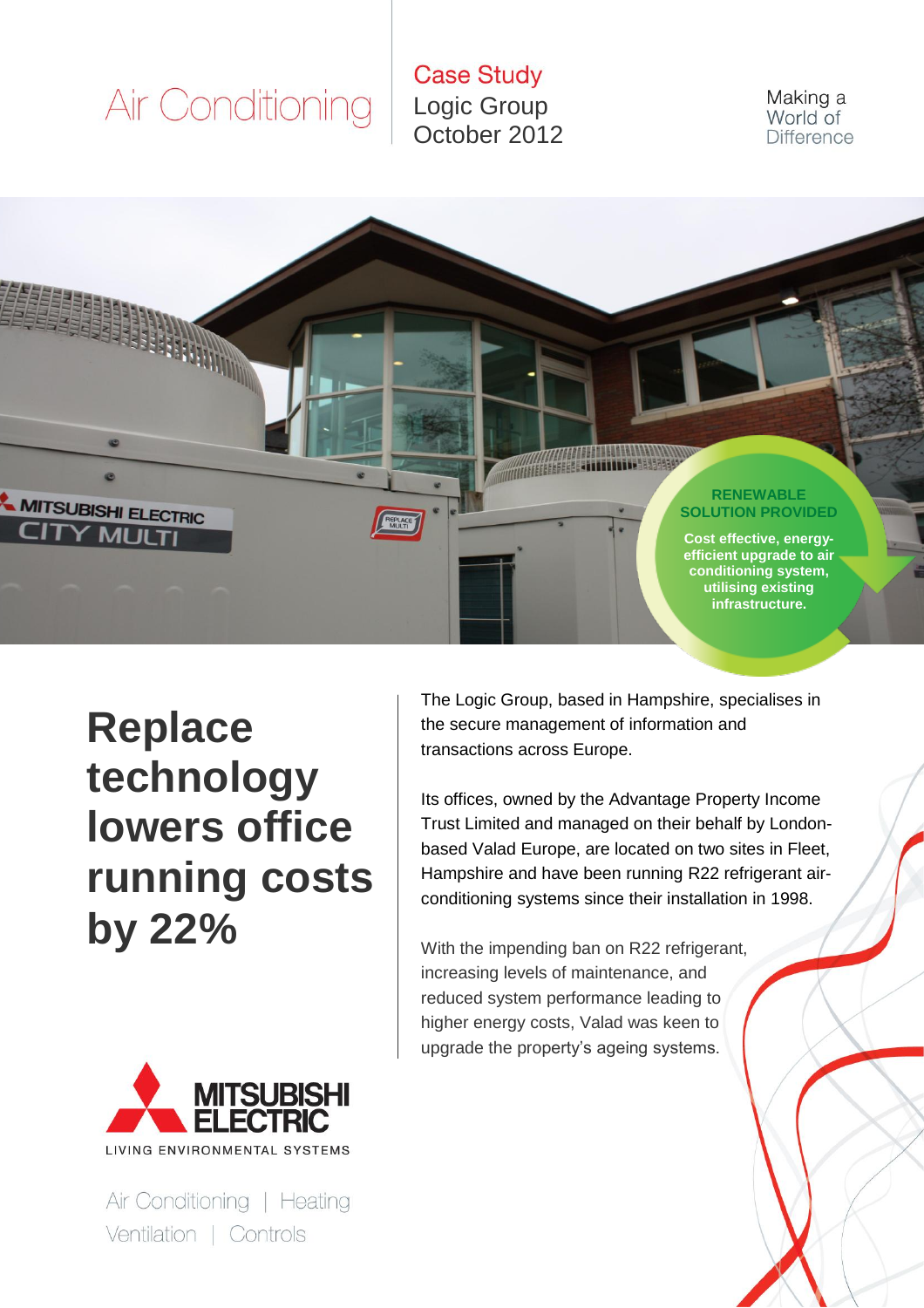#### **Case Study** Logic Group October 2012

Making a World of **Difference** 



Mitsubishi Electric's City Multi YJM-A Replace Multi units were selected as the most cost-effective solution.

#### Installation Summary

Successful replacement of existing R22 air conditioning systems with efficient R410A units

Old systems replaced with City Multi YJM Replace Multi units

Replacement product exceeds criteria for Enhanced Capital Allowance (ECA)

Total saving of 120,225kWh (equals £15,630) saving per annum

CO<sup>2</sup> output reduced by 65.5 tonnes per annum

"Energy efficiency and sustainability is important to Valad Europe, so is minimising our environmental footprint and we constantly strive to identify areas to improve our sustainability performance and look at ways of taking our assets to a more efficient and sustainable level," commented Nigel Gray, Valad Europe's Head of UK Asset Management. "The Replace technology fits with our company ethos and because the kit is eligible for the Government's Enhanced Capital Allowance scheme it is cost efficient too so will contribute to lower operating costs for the asset overall."

To improve the energy efficiency and reduce the building's carbon emissions, Valad called in Hertfordshire-based project managers, iCON Building Consultancy who offer a full range of professional building consultancy services throughout the UK, to liaise on the design and specification of replacement airconditioning with Berkshire based, air conditioning contractor, Aria Building Services Ltd.

Mitsubishi Electric's City Multi YJM Replace Multi units were selected as the most cost-effective way to replace the existing R22 air-conditioning with efficient R410A units.

The Replace technology meant that all existing power cables could be re-used along with the pipework which only required minor modifications for the new connections needed for additional indoor units.



Telephone: 01707 282880

email: airconditioning@meuk.mee.com web: www.airconditioning.mitsubishielectric.co.uk UNITED KINGDOM Mitsubishi Electric Europe Living Environmental Systems Division

Travellers Lane, Hatfield, Hertfordshire, AL10 8XB, England General Enquiries Telephone: 01707 282880 IRELAND Mitsubishi Electric Europe Westgate Business Park, Ballymount, Dublin 24, Ireland Telephone: Dublin (01) 419 8800 Fax: Dublin (01) 419 8890 International code: (003531)

Country of origin: United Kingdom – Japan – Thaland – Malaysia. ©Misubishi Electric Europe 2012. Misubishi and Misubishi Electric are trademarks of Misubishi Electric Europe B.V. The com<br>reserves the right to make any vari





Mitsubishi Electric's commitment to the environment



**Tn**, Connect with Green Gateway

mitsubishielectric2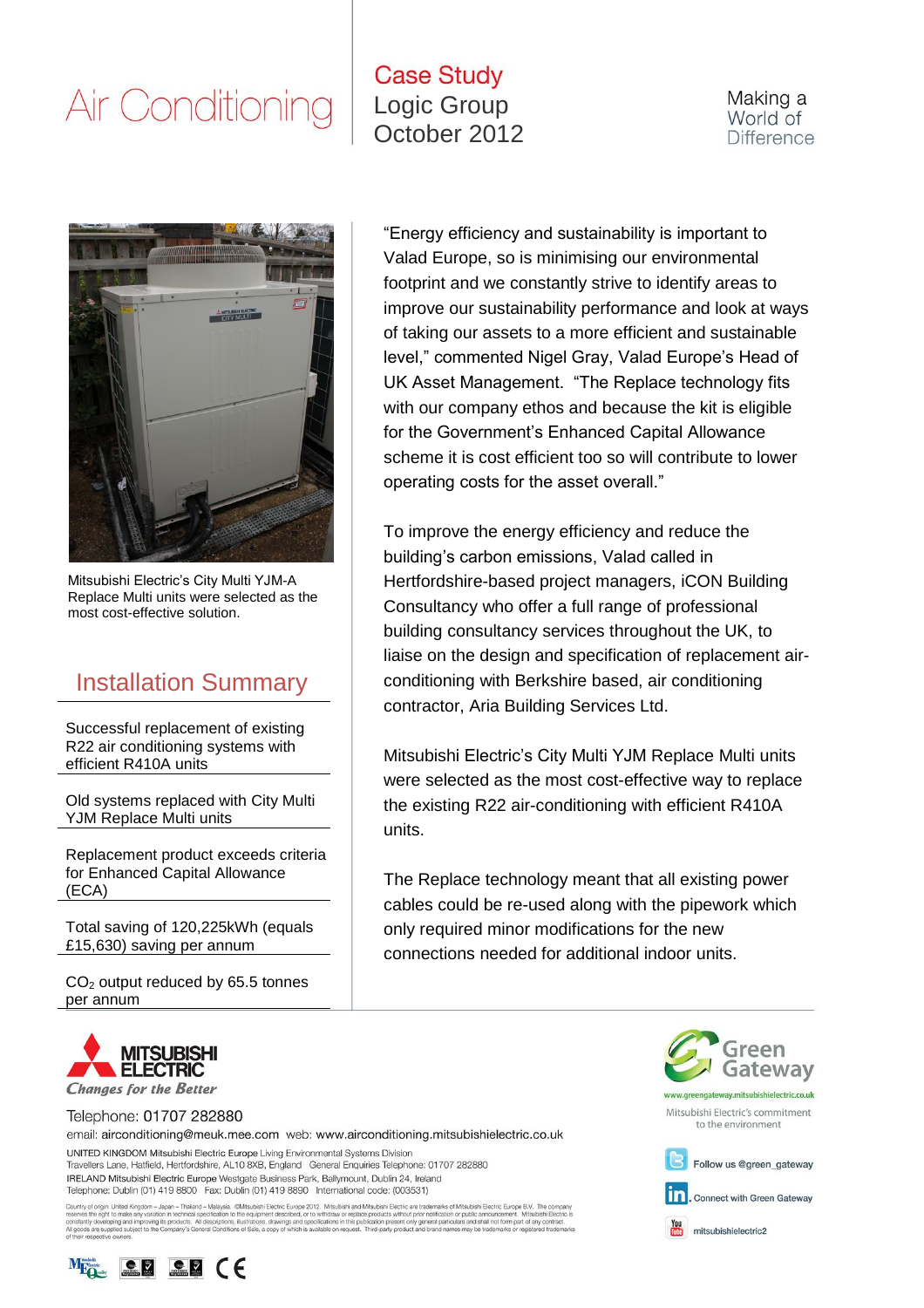#### **Case Study** Logic Group October 2012

Making a World of **Difference** 



With the impending ban on R22 refrigerant and reduced system performance the property needed to upgrade their ageing system.

"We always look for the best possible solution for our clients, both in terms of performance and cost," said Stuart Roberts, Director of iCON Building Consultancy. In this case, the Replace technology was ideal for the job as we could retro-fit new kit to parts of the existing system, cutting down on installation time and saving on the amount of new materials required."

In order to carry out the system upgrade iCON Building Consultancy commissioned the team from Aria Climate Systems who are specialists in renewable energy technology.

"As an Accredited Installer for Mitsubishi Electric we had the right technical expertise and knowledge of the product to provide the Logic Group with a problem-free upgrade to both office systems," said Jon Hunt, Managing Director of Aria Climate Systems. "And in order to keep disruption to their business to a minimum our team adopted very flexible working hours, completing most of the work on one of the sites during evenings and weekends."

The Replace technology automatically flushed out the existing pipework to remove any residual R22 mineral oil and charged the upgraded systems with R410A refrigerant, removing the need to measure pipe lengths. During normal operation the replacement units regulate the pressure of the new R410A refrigerant, which negates the need for new pipework and offers significant savings on cost and time. It also reduces any disruption during installation.



Telephone: 01707 282880

email: airconditioning@meuk.mee.com web: www.airconditioning.mitsubishielectric.co.uk UNITED KINGDOM Mitsubishi Electric Europe Living Environmental Systems Division

Travellers Lane, Hatfield, Hertfordshire, AL10 8XB, England General Enquiries Telephone: 01707 282880 IRELAND Mitsubishi Electric Europe Westgate Business Park, Ballymount, Dublin 24, Ireland Telephone: Dublin (01) 419 8800 Fax: Dublin (01) 419 8890 International code: (003531)

Country of origin: United Kingdom – Japan – Thaland – Malaysia. @Misubishi Electric Europe 2012. Misubishi and Misubishi Electric are trademarks of Misubishi Bectric Europe B.V. The compares the right to make any valiable





Mitsubishi Electric's commitment to the environment